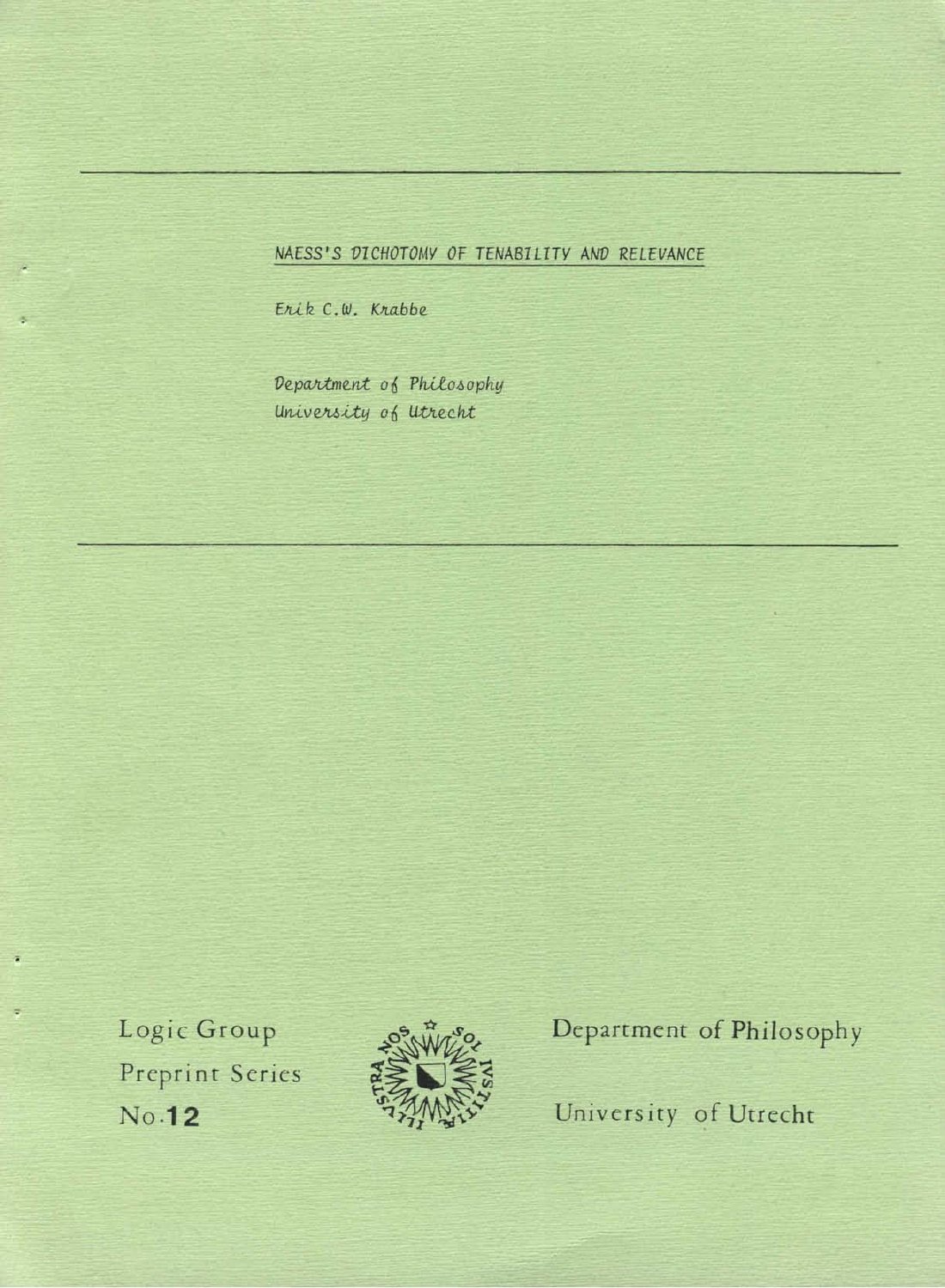# *NAESS'S VICHOTOMY OF TENABILITY AND RELEVANCE*

Erik C.W. Krabbe

Department of Philosophy Univers*ity* of Utrecht

To be published in the proceedings of the International Conference on Argumentation, Amsterdam, June 3-6, 1986

> Department of Philosophy University of Utrecht Heidelberglaan 2 3584 CS Utrecht The Netherlands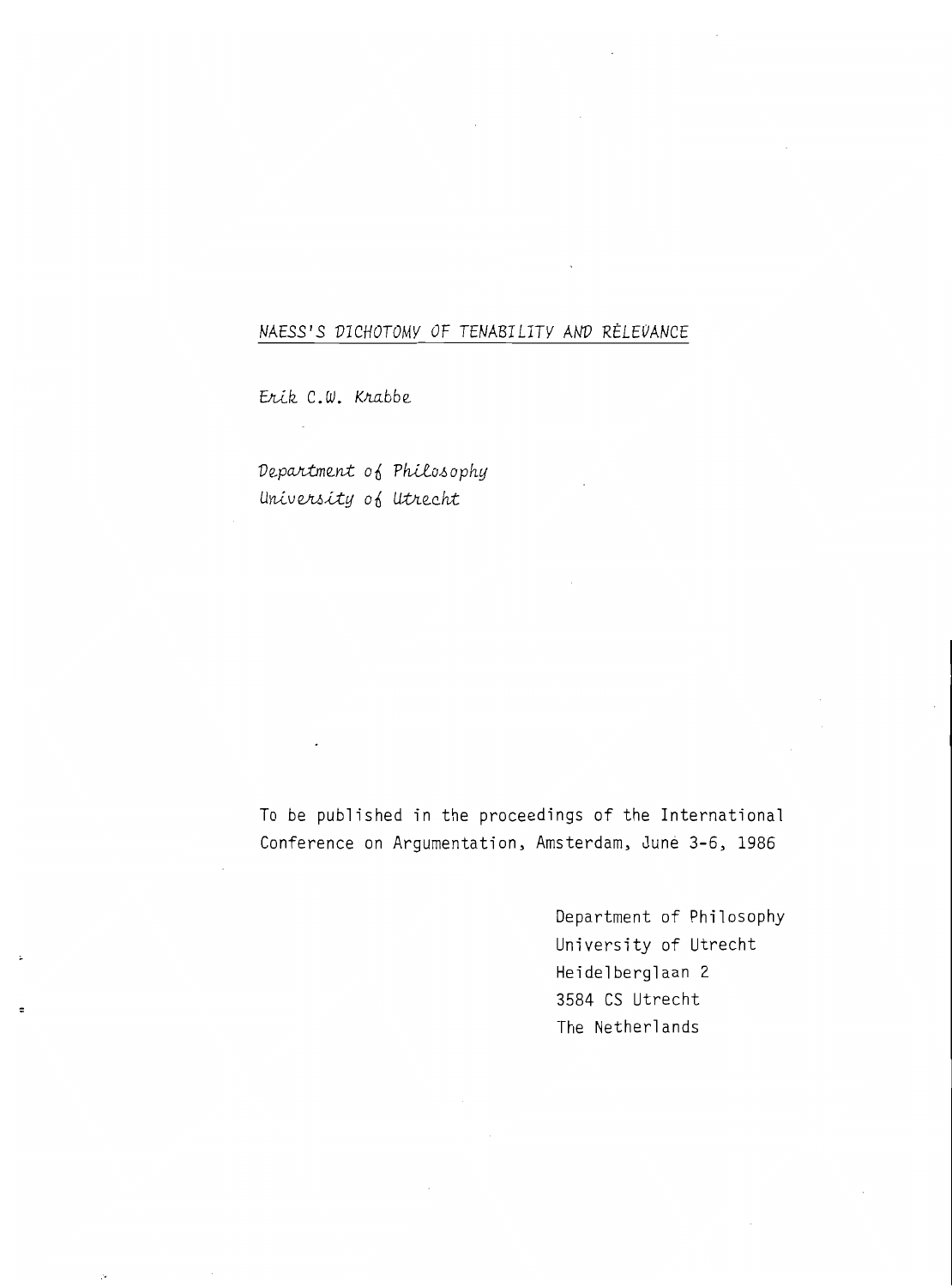#### Naess's Dichotomy of Tenability and Relevance

Erik C.W. Krabbe

In his Communication and Argument Arne Naess discusses how to evaluate reasons advanced to support (and objections advanced to detract from) a given point of view.<sup>1</sup> According to Naess there are *two* distinct issues to be settled with respect to each separate reason: the issue of its tenability and the issue of its relevance. The distinction itself is, I think, both tenable and relevant. However its application is not as straightforward as one might at first suppose. I shall in turn discuss some difficulties and possibilities of applying the distinction in contexts of:

- 1. evaluation
- 2. the production and recognition of higher order reas ons and objections
- 3. formal discussion

These contexts are all closely related. So it will be convenient to use the same terms  $-$  tenability and relevance  $-$  in each connection. Henceforth, I shall refer to the distinction between the two issues as Naess's Dichotomy.

#### 1. Evaluation

Naess's own presentation of the dichotomy occurs in a context of evaluating the strength of reasons (arguments)<sup>2</sup> listed in a so-called pro-aut-contra survey, i.e., a survey "... comprising the most important arguments which, according to the surveyer, or to some person or group, have been or may very likely be adduced for or against an assertion." (1966: 102). The assertion to which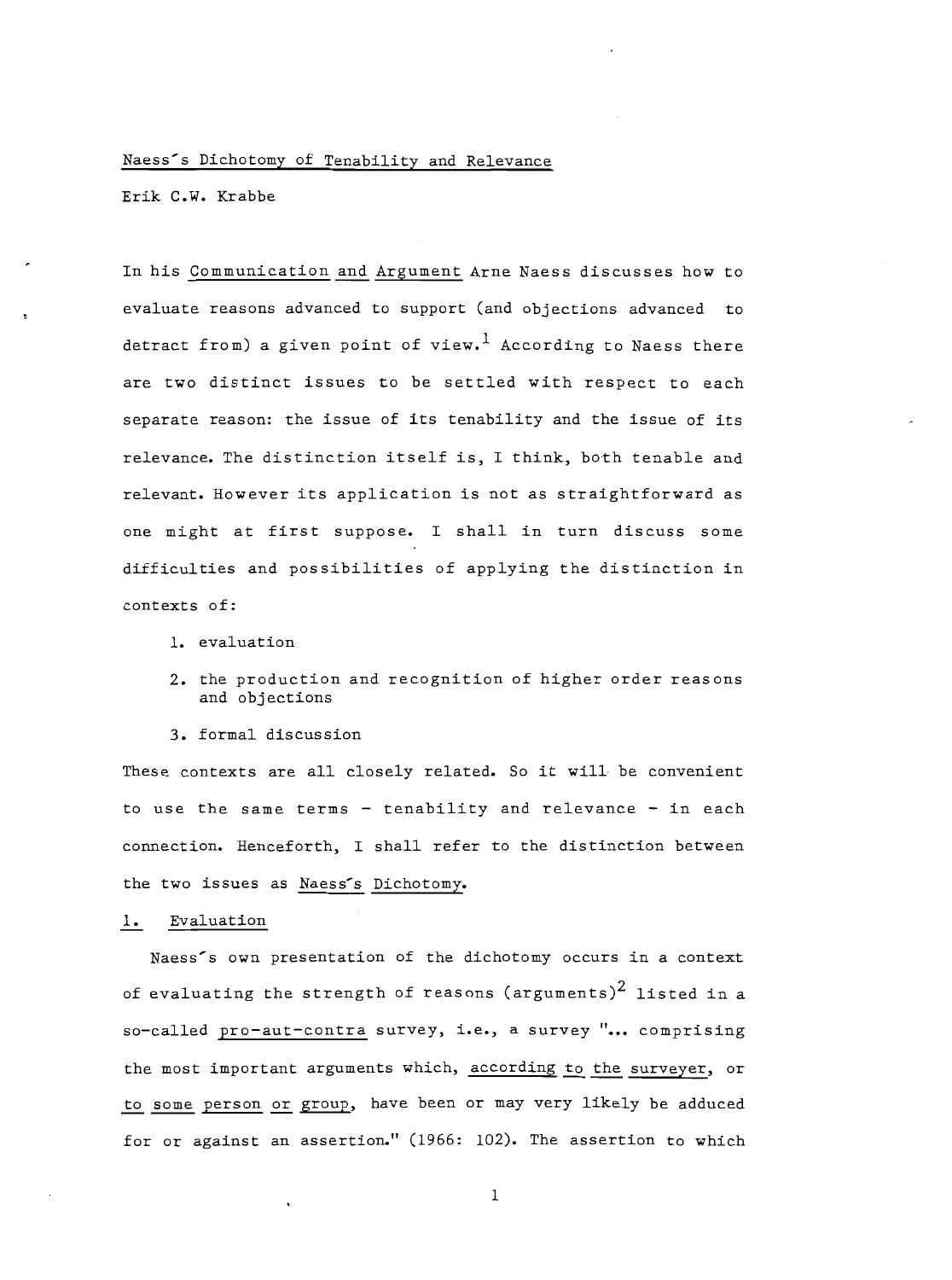the adduced reasons pertain is to be formulated in a so-called "issue-expression", symbolized as Fo. In order to determine **" •••**  our own position in respect of some Fo, we must judge each argument, pro and contra separately and then weigh them against one another." (1966: 108) At this point Naess introduces the dichotomy:

We must pay attention to two things when weighing up an argument. First, we must ask ourselves how sure we can be that the argument is a tenable assertion regarded in itself. Secondly we must ask ourselves how strongly the argument will speak for or against Fo. Or, to put it another way, how great is its proof-potential, or, simply, how relevant is it? (1966: 108, 109).

This is a really smooth procedure. Given any issue-expression, or initial thesis (as I shall say), T, and any reason R stated in support of T, to assess R at its true worth one should ask oneself just these two questions:

- (1) How tenable is R in itself? (Tenability Question: TQ)
- (2) How strongly does R speak for T? (Relevance Question:
	- RQ)

Similarly, given any objection 0 to T, to assess 0 one should ask:

TQ:  $(1)^+$  How tenable is 0 in itself?

RQ:  $(2)^+$  How strongly does 0 speak against T? For the moment, I shall concentrate upon the assessment of reasons in support of T, but analogous remarks hold for the assessment of objections.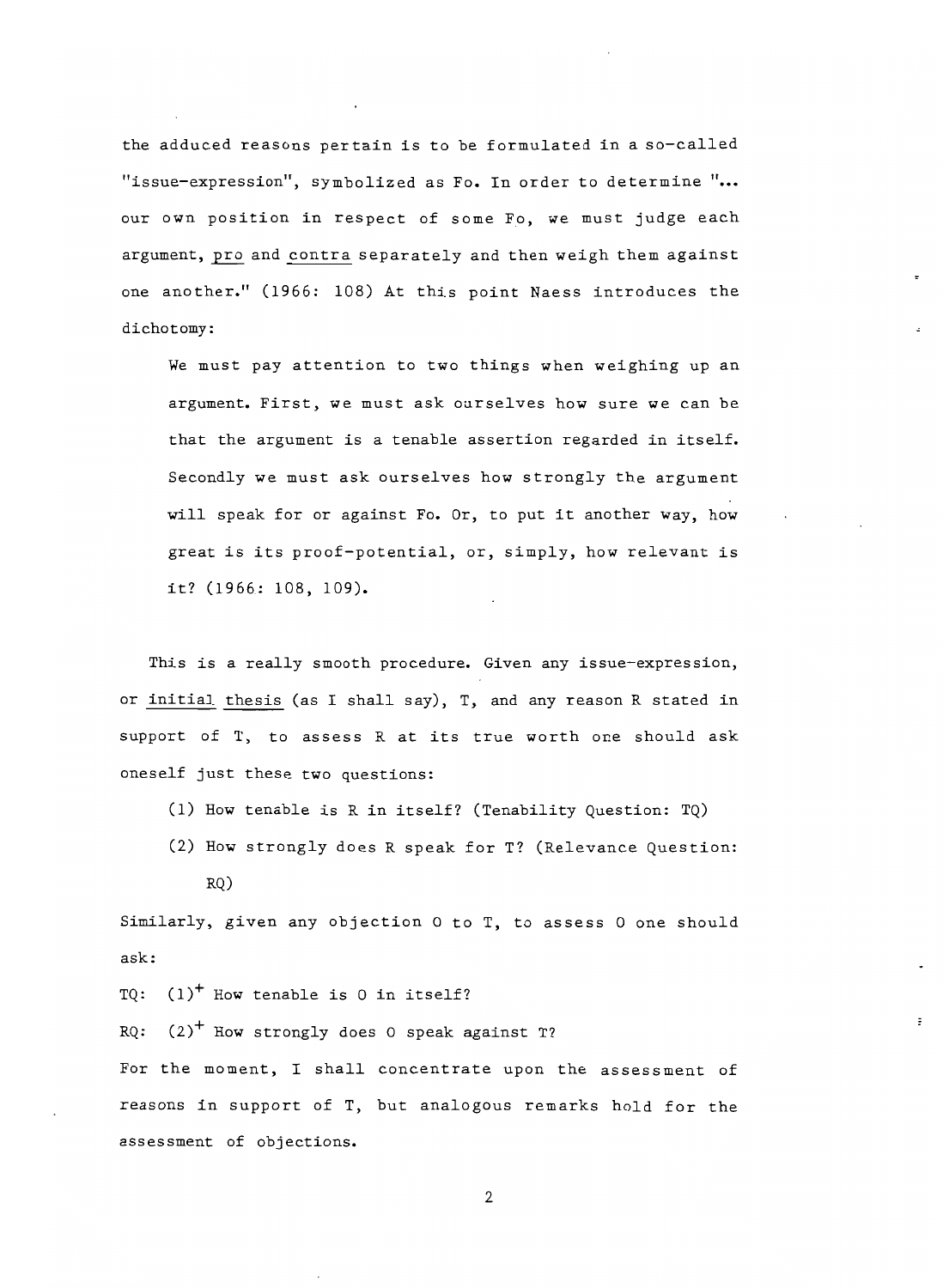A first problem occurs when one realizes that the second question includes the first. The tenability of R itself constitutes part of its proof-potential. Some tenability is a necessary condition for R to be relevant at all. I take it that this kind of relevance simply is not meant by Naess or his followers. The Relevance Question must be meant to read:

RQ: (2)"Aside from its tenability, how strongly does R speak for T?

From now on I shall take the words "relevance", "relevant", etc., to refer to all aspects of R's proof-potential for T with the exception of R's tenability. Thus we may revert to the earlier and simpler formulation (2) of RQ, as a shorthand for (2)".

Second, the present formulation of TQ and RQ seems to imply that there are some absolute criteria of tenability and relevance. But whether or not such criteria exist is irrelevant, and the questions can easily be freed of this absolutistic strain:

TQ:  $(1)^*$  To what degree do I accept R?  $RQ:$  (2)<sup>\*</sup> Granted that R, how ready am I to accept T? Again, the force of a reason can be evaluated with respect to other persons or groups of persons than the evaluator himself: TQ:  $(1)^P$  To what degree is R acceptable for party P? RQ:  $(2)^P$  If P granted R (for the sake of argument), how readily would it accept T?

Clearly, the answers to the questions will differ for different P. For the sake of simplicity, I shall suppress the "parameter p" and revert to the first formulation of the questions, it being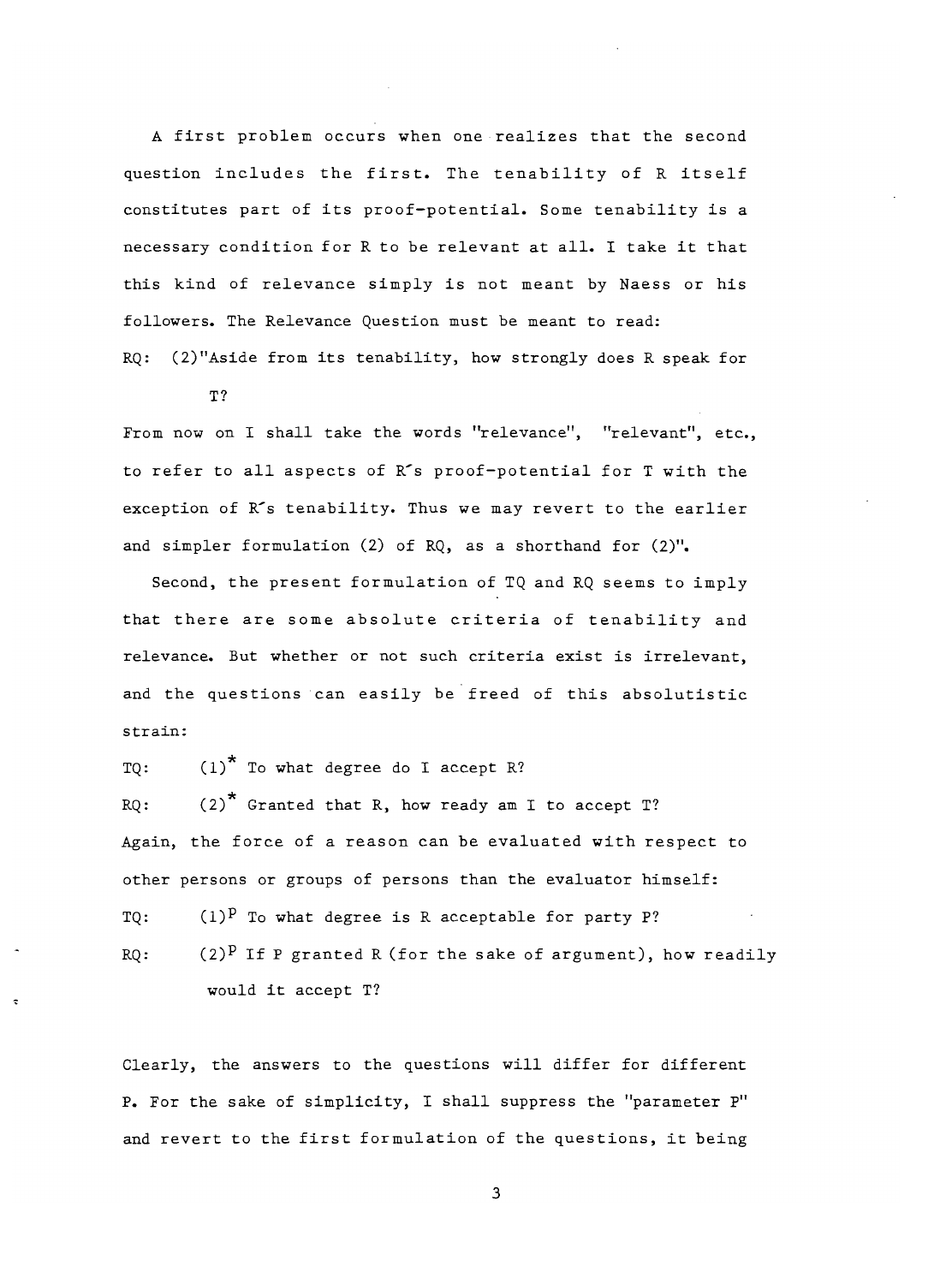understood that they are not to be taken in any absolutistic sense.

Third. what is essentially the same argument can be formulated in different ways. so as to leave a different part of the argument unexpressed each time. Compare:

- (3) John will agree. for if Mary does he will too and Mary is bound to agree.  $(J, for M \rightarrow J$  and M)
- $(3)^{+}$ John will agree, for if Mary does he will too (J, for  $M \rightarrow J$
- $(3)$ <sup>++</sup> John will agree, for Mary is bound to agree (J, for M)

 $(3)^{+}$  and  $(3)^{++}$  are both formulations of an argument that is more fully expressed in (3). The content of the Tenability Question and the Relevance Question is clearly contingent upon the way the argument is formulated. The TQ for  $(3)^+$  is the question whether it is tenable that if Mary agrees John will too, but this is the RQ for  $(3)^{++}$ . Similarly, the TQ for  $(3)^{++}$ , viz., whether it is tenable that Mary is bound to agree, is closely related to the RQ for  $(3)^{+}$ . The RQ for  $(3)^{+}$  is the question whether, granted that if Mary will agree John will too, it would be acceptable that John agrees, (whether  $(M \rightarrow J) \rightarrow J$  is tenable), and the answer is of course positive as soon as we know that Mary is bound to agree.

Naess's dichotomy can be, and is to be, applied to an argument before, by some process of interpretation, the unexpressed premises are made explicit. For instance, in an argument like (3) the RQ is of little interest: it is the question whether  $((M\rightarrow J) \land M)\rightarrow J$  is tenable and this is answered positively by formal logic. However the point is not that the RQ is answered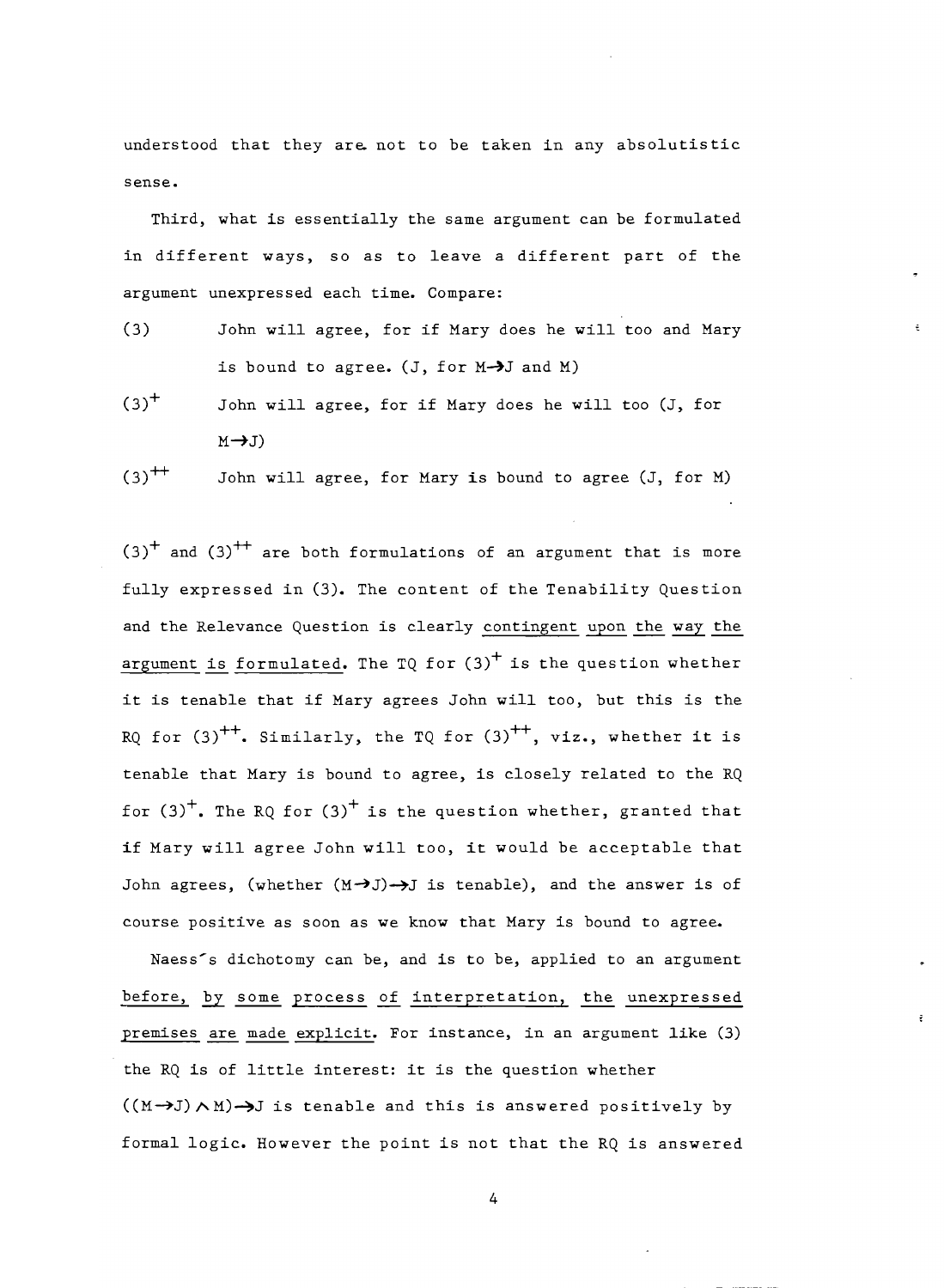by (any branch of) formal logic but that it is an extremely easy question. Not all formal logical questions are that easy and an argument may be logically valid without being trivial. In such a case the RQ would still constitute an interesting question (though answerable by formal logic). However, if to an argument  ${}^{\prime\prime}R_1$ ,..., $R_n$ , therefore T" we add as a premise the so-called "logical minimum"  $(R_1 \land ... \land R_n) \rightarrow T$  we are always wind up with a trivial RQ (viz.,whether  $((R_1 \land ... \land R_n) \land ((R_1 \land ... \land R_n) \rightarrow T)) \rightarrow T$  is tenable). The insertion of a stronger premise will not change this situation: all premises supplied by a reasonable interpretation of the given argument are such as to imply in an obvious way the logical minimum.

In the process of evaluating an argument it is not so much one<sup>-</sup>s task to formulate the TQ and RQ as to formulate more specific questions. under these two headings. It is time to study some examples.

Example I T: This coffee will taste sweet. R: Someone put sugar into it. TQ (specifications): Wo did? Are there any witnesses? Was it really sugar? RQ (specifications): Is sugar always a sweetener? Are there any circumstances that could prevent the effect from occurring?

Example 2 T: Someone put sugar into that coffee. R: Mary enjoyed it.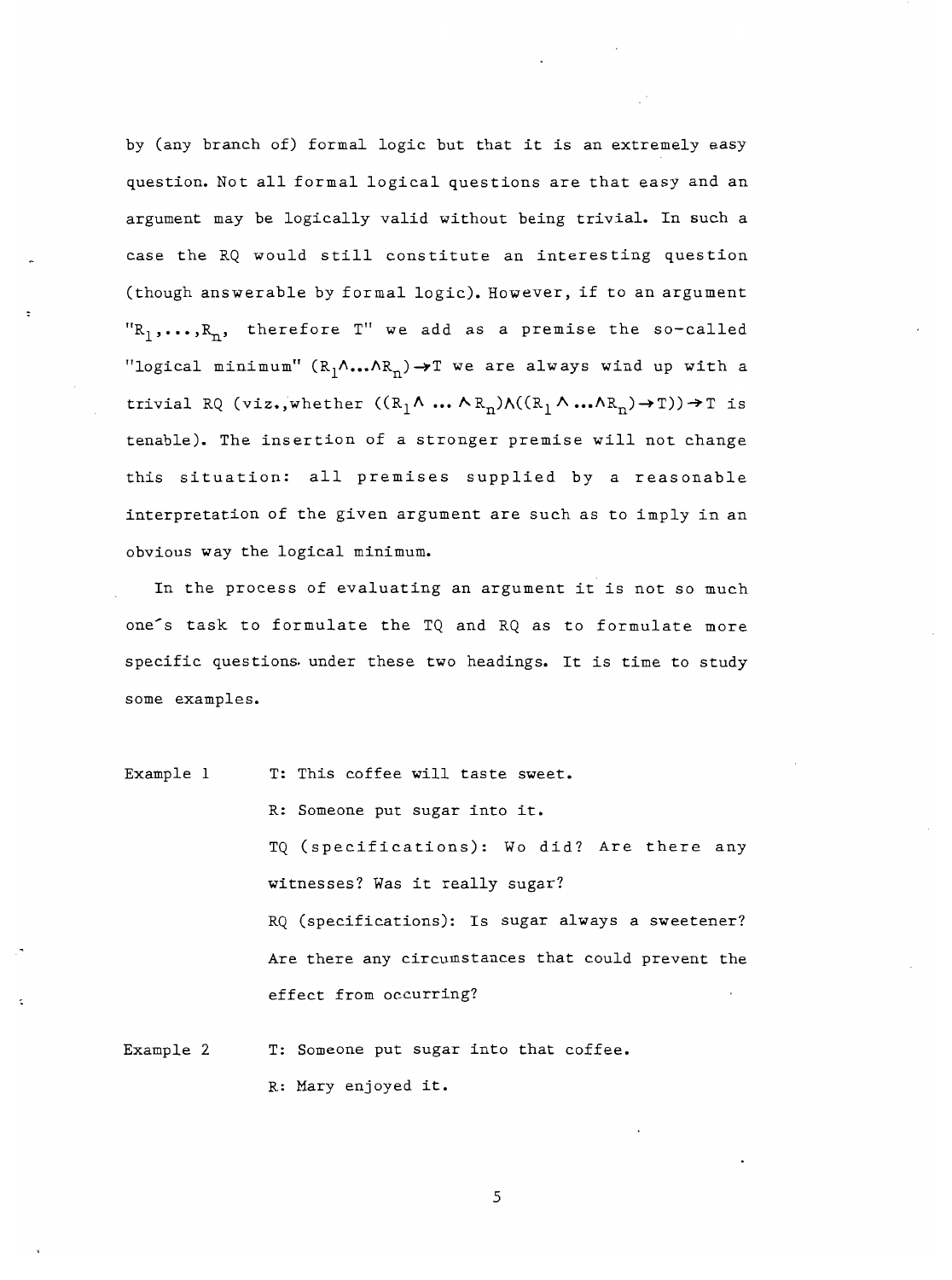TQ: Did she really? Could she have been pretending?

RQ: Does she like only sweet coffee? Was there no other sweetener around?

You may recognize Example I as an argument from cause to effect, and Example 2 as an argument from effect to cause. So a theorician acquainted with these modes of argument (or, argumentation schemata) will be able to profit from the lists of evaluative questions pertaining to them.<sup>3</sup> Compared to such lists, the dichotomy is of course a rather crude instrument. Yet, I think, the potentials of Naess's dichotomy are considerable:

v

- (l) It may serve as a first classification of evaluative questions, a classification that can always be refined, by further theorizing, in the case of particular argumentation forms.
- (2) It is an easy procedure. It can be applied without much instruction about argumentation or about the recognition of modes of argument.
- (3) It is applicable irrespective of the particular mode of argument at issue.
- (4) It is applicable also to arguments that are not (easily) subsumed under any of the more common modes.
- (5) It is applicable without having to find the unexpressed premises first.

To illustrate these points, consider the task of evaluating the reasons  $R_1$  through  $R_3$  in the following argument.<sup>4</sup>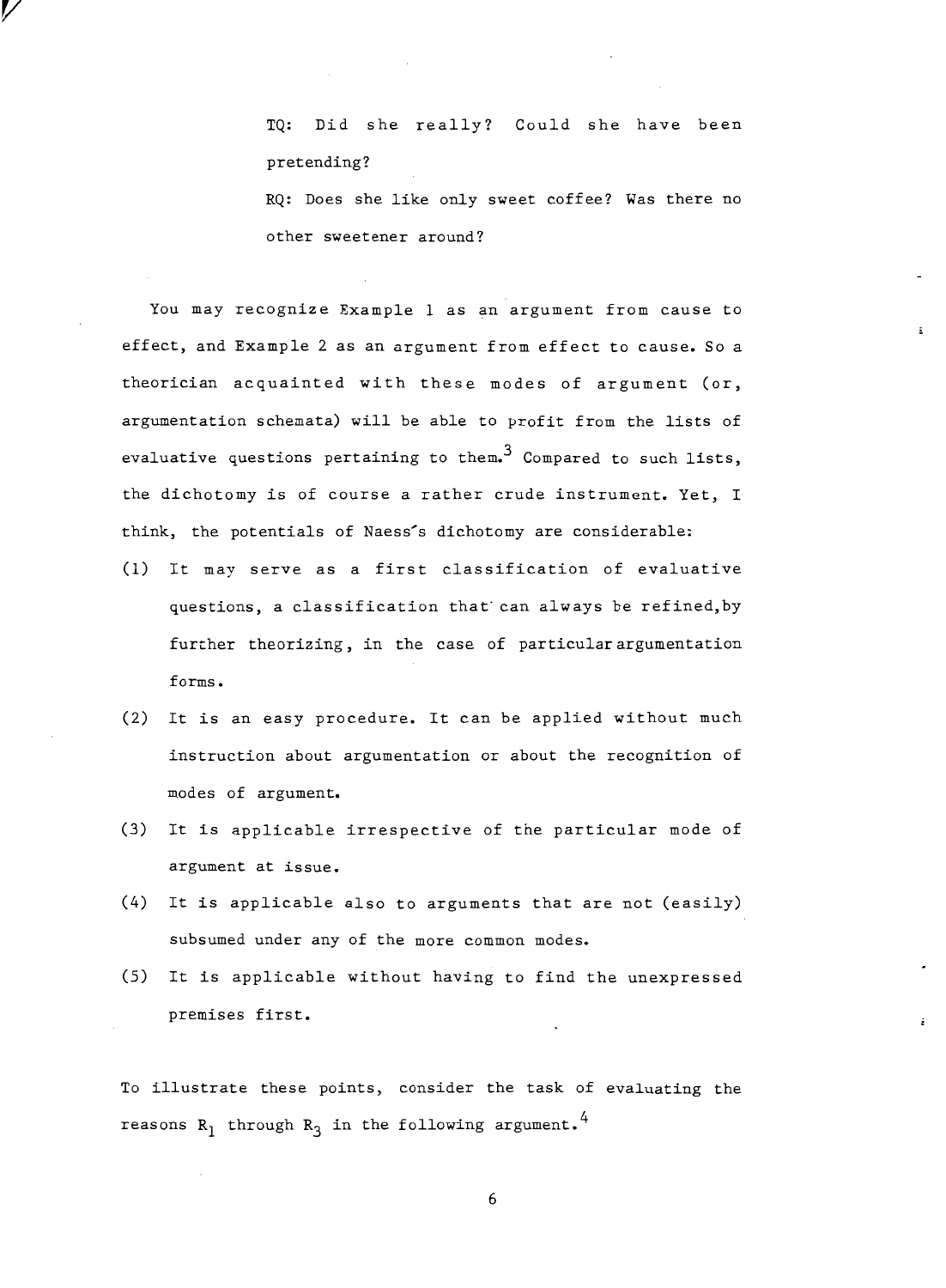· Example 3 T: Marzolla-s claim that Etruscan is, or is akin to, Sanskrit is nonsensical.  $R_1$ : It is highly improbable that any people in antiquity could have migrated from India to Italy.  $R_2$ : The number of words Marzolla claims to have translated (340 or more) is suspect.  $R_3$ : If it were true, the fact would have been discovered long before.

Quite some effort is needed to state the hidden premises and to subsume these arguments under current modes or schemata. It is much easier to evaluate each of the three reasons on account of its tenability and relevance, e.g.:

 $TQ_1$ : How about other migrations in antiquity?

- $RQ_1$ : Is there no other way to explain the similarity in language?
- $TQ_2$ : Are there comparable achievements with respect to other ancient languages?
- $RQ_2$ : Even if Marzolla<sup>-</sup>s achievement is "suspect", could there not be other, less suspect, evidence for his claim?
- $TQ_3$ : What number of sanskritists studied Etruscan texts?
- $RQ_3$ : Could it not have been discovered long ago, but forgotten afterwards?

The RQ and the TQ are not always of equal interest. We already met with a futile RQ in the case of a fully explicit argument: "M, M->J. Therefore J". Also  $RQ_3$  above seems rather futile. In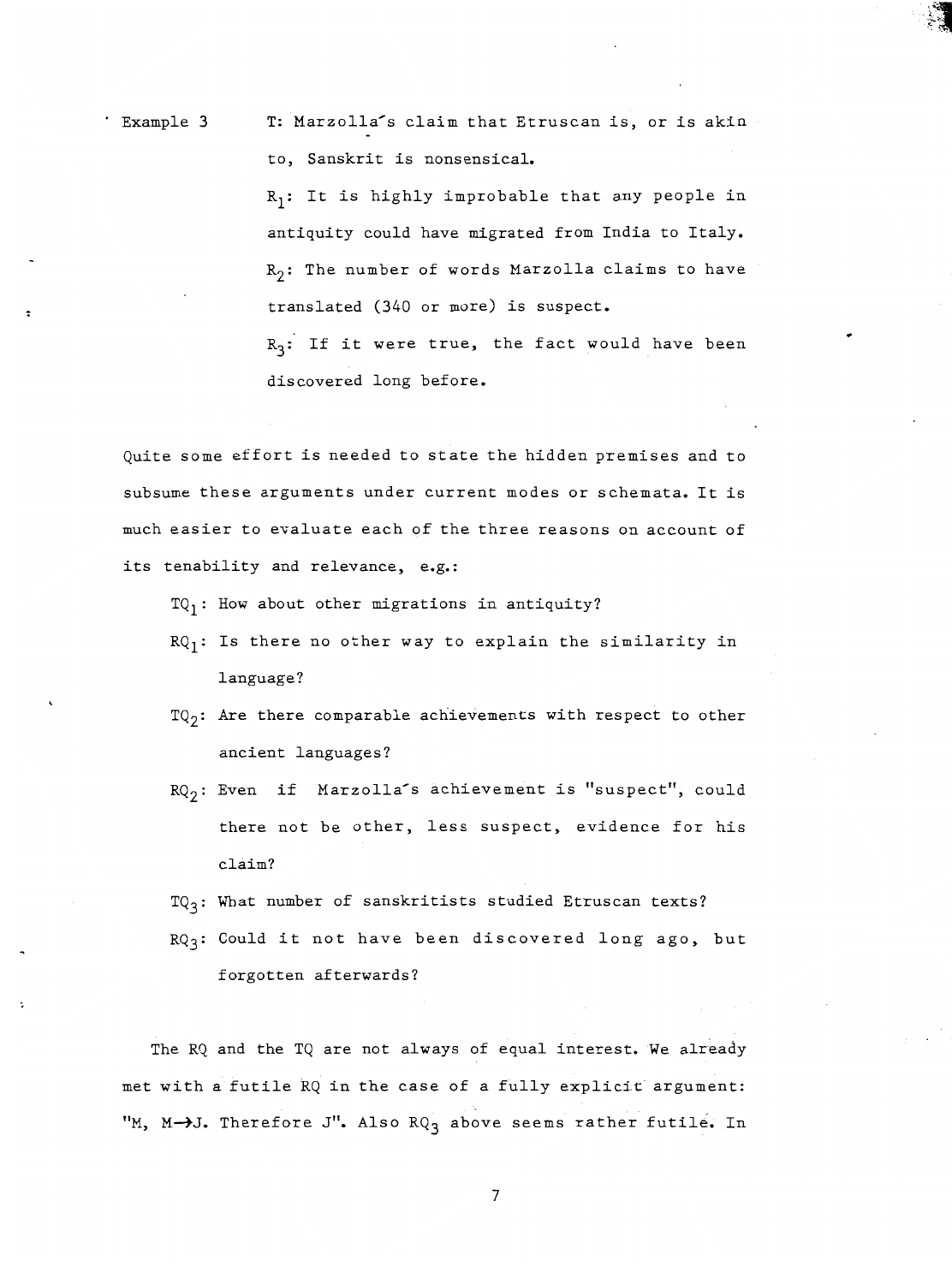other cases it is the tenability question that suffers from futility. More often, interesting issues crop up under both headings.

Quite another problem is set by arguments in which no premise is stated explicitly. This is especially likely to occur in a survey of pros and cons as proposed by Naess:

Example 4: T: This coffee will taste sweet.

R: Sugar.

Before the dichotomy can be applied, we must interpret R either as: "someone put sugar into it", or as "sugar makes coffee sweet", or in some other way. (This is not to say that any such interpretation was "what the spreaker had in mind".) Consider another example.

Example 5: T: The government should cut down its spending. R: (In view of) the present level of investments.

Possible interpretations of R may be

 $R_1$ :The present level of investments is deplorably low.

 $R_2$ : The present level of investments is bound to rise if the government would only cut down its spending.

Even if the context allows us to decide that the given argument is to be interpreted as  ${}^{\prime\prime}R_1$ ,  $R_2$  therefore T", there is no way to tell whether R stand for  $R_1$  or for  $R_2$  or perhaps yet for something else. So there is no way to tell whether  $R_1$  or  $R_2$  is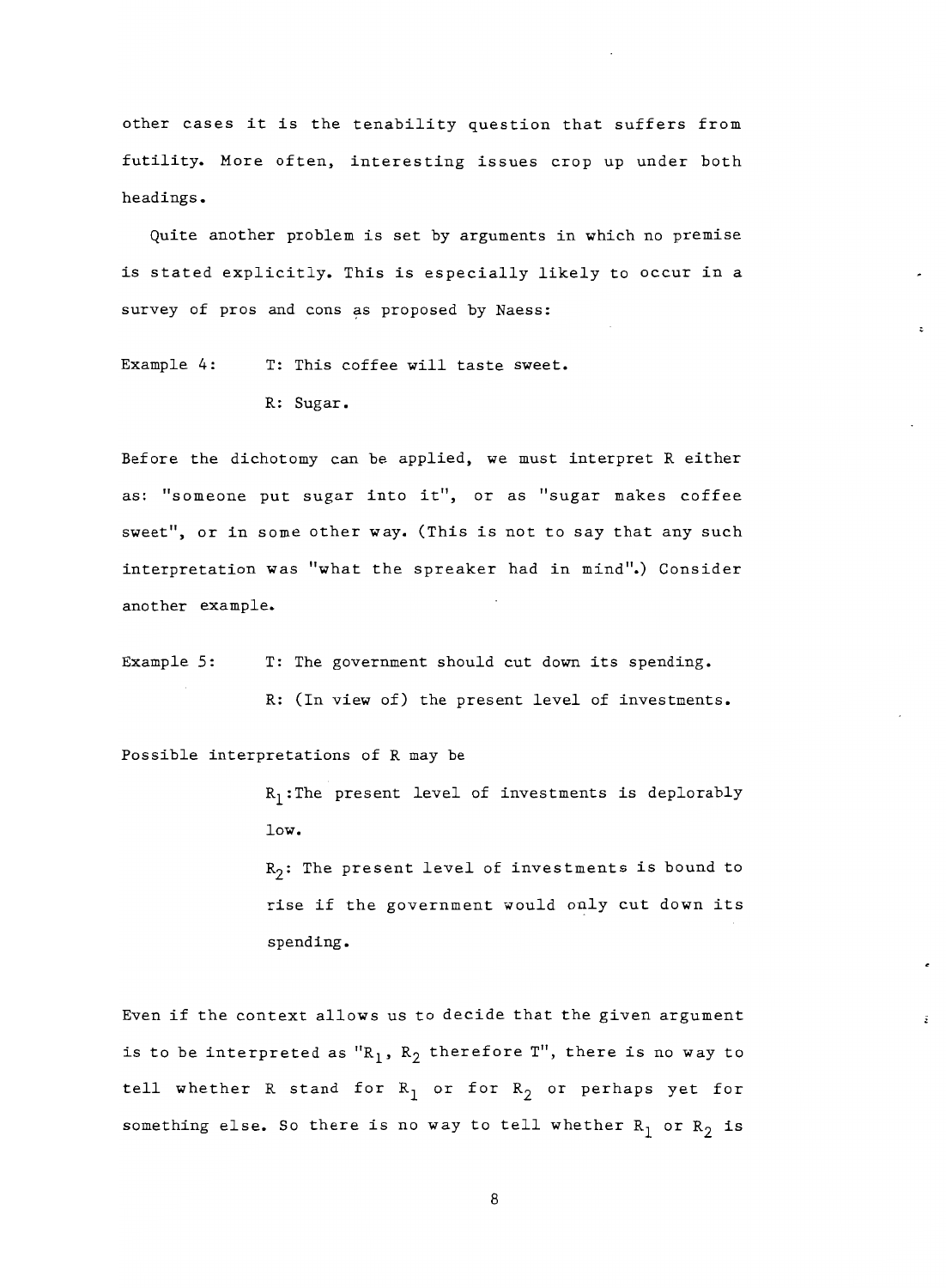more explicit and therefore the dichotomy remains indefinite in this case. That is not to say that it is inapplicable, but that the way it is to be applied depends on some more or less arbitrary decision on the part of the evaluator. This is a drawback. One might think that the trouble arises from the fact that R does not express a proposition, but that is not the case, as the following example may make clear:

Example 6: T: The government should cut down its spending. R: The present level of investments will rise.

Let us suppose that this argument can be interpreted in the same way as the preceding one. Then R itself is presumably not one of the reasons advanced in support of **T.** (If investments will rise anyhow, why should the government bother?) The actual reasons are  $R_1$  and  $R_2$  (we supposed) and once more it is up to the evaluator to decide upon which of these "actual reasons" the status of "explicitly stated premise" is to be conferred. <sup>5</sup>

To sum up: if an argument is presented in shorthand, or indirectly, we must, in order to apply the dichotomy, first interpret the argument to the extent that we can confer the status of "explicitly stated premise" on one or more premises, presumably the one or the ones most clearly alluded to. In some cases no premise is more clearly alluded to than any other (though the argument itself be stated clearly enough!); then the dichotomy can be applied only after a more or less arbitrary decision on the part of the evaluator.

Naess gives separate sets of rules for handling (1) arguments with a descriptive thesis and (2) those with a normative thesis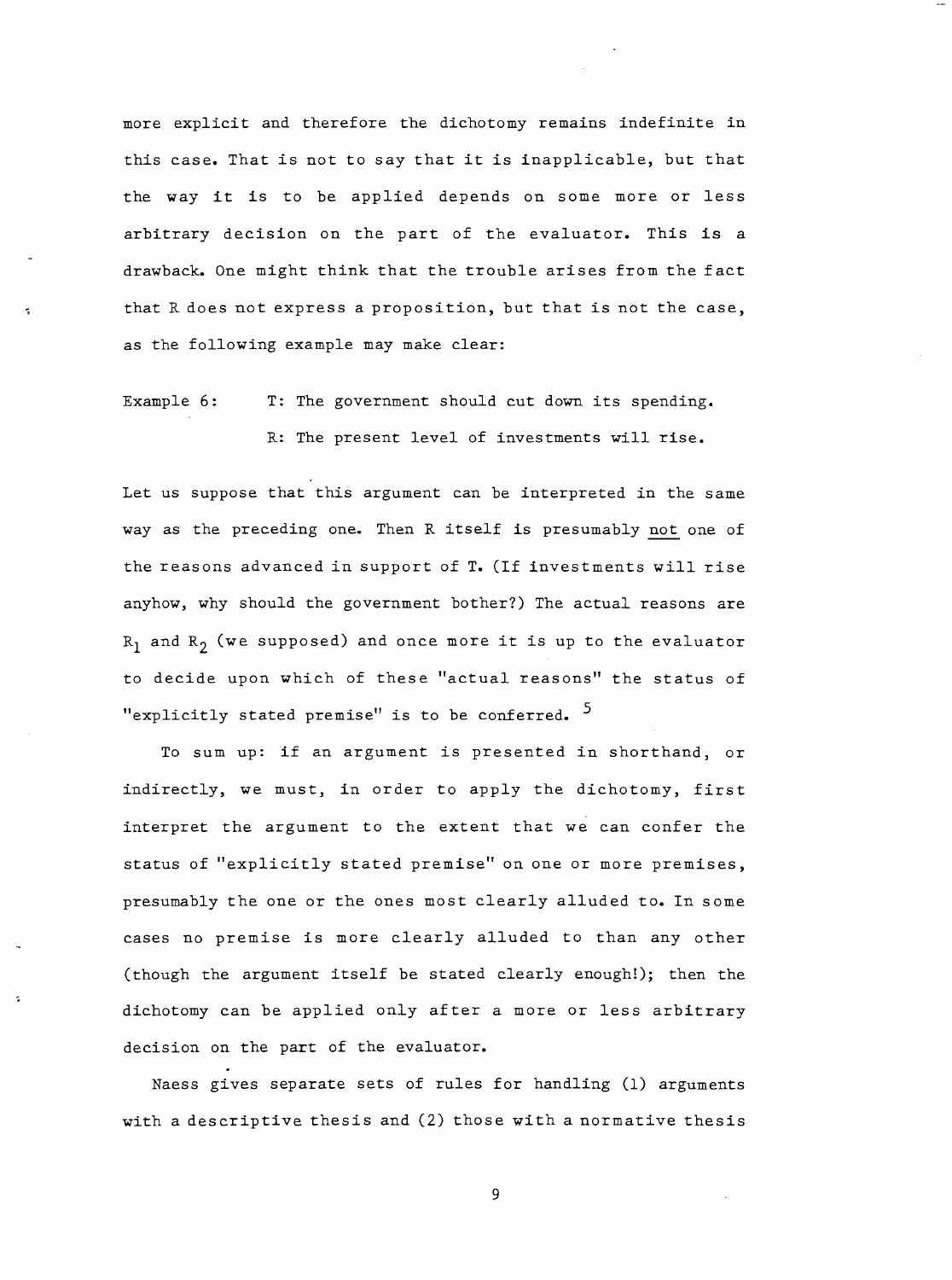(issue-expression). If T expresses a proposed course of action or a normative thesis and if R states an alleged consequence of this action or of the realization of the norm, Naess tells us that in order to judge the tenability of R we should ask ourselves: how probable is it that R will obtain, when T is realized. To judge the relevance we should ask: how desirable, good, advantageous would it be to have it that R. (1975: 145, 146; 1978: Ill) This latter question is not the RQ itself, though closely related to it. Fortunately, the general RQ is formulated in the English translation (for the case of action proposals): "If I acknowledge that such-and-such will be the most probable consequences of my action, shall I then choose the action?" (1966: 110) The question Naess put into the 11th edition and which appears in Naess (1975, 1978) is doubtless an important specification of the RQ. Yet, there are other specifications, for instance: what other consequences does T have? are there any better means to obtain the desired result? These other questions are sure to turn up in any serious evaluation of an argument of this (so-called pragmatic) type (cf Example 5). Those acquainted with the theory of modes of argumentation and evaluative questions will know them by heart.<sup>6</sup> My point, however, is that Naess's dichotomy is a useful tool in itself, especially for those not acquainted with more elaborate considerations. Consequently, it is of paramount importance that the mind of the evaluator is not fixed on one of the specifications beforehand, and thus made to overlook other aspects (of RQ). In this respect the older English edition is to be preferred to the 11th edition. (I must admit to having been confused by the 11th edition for quite a long time.)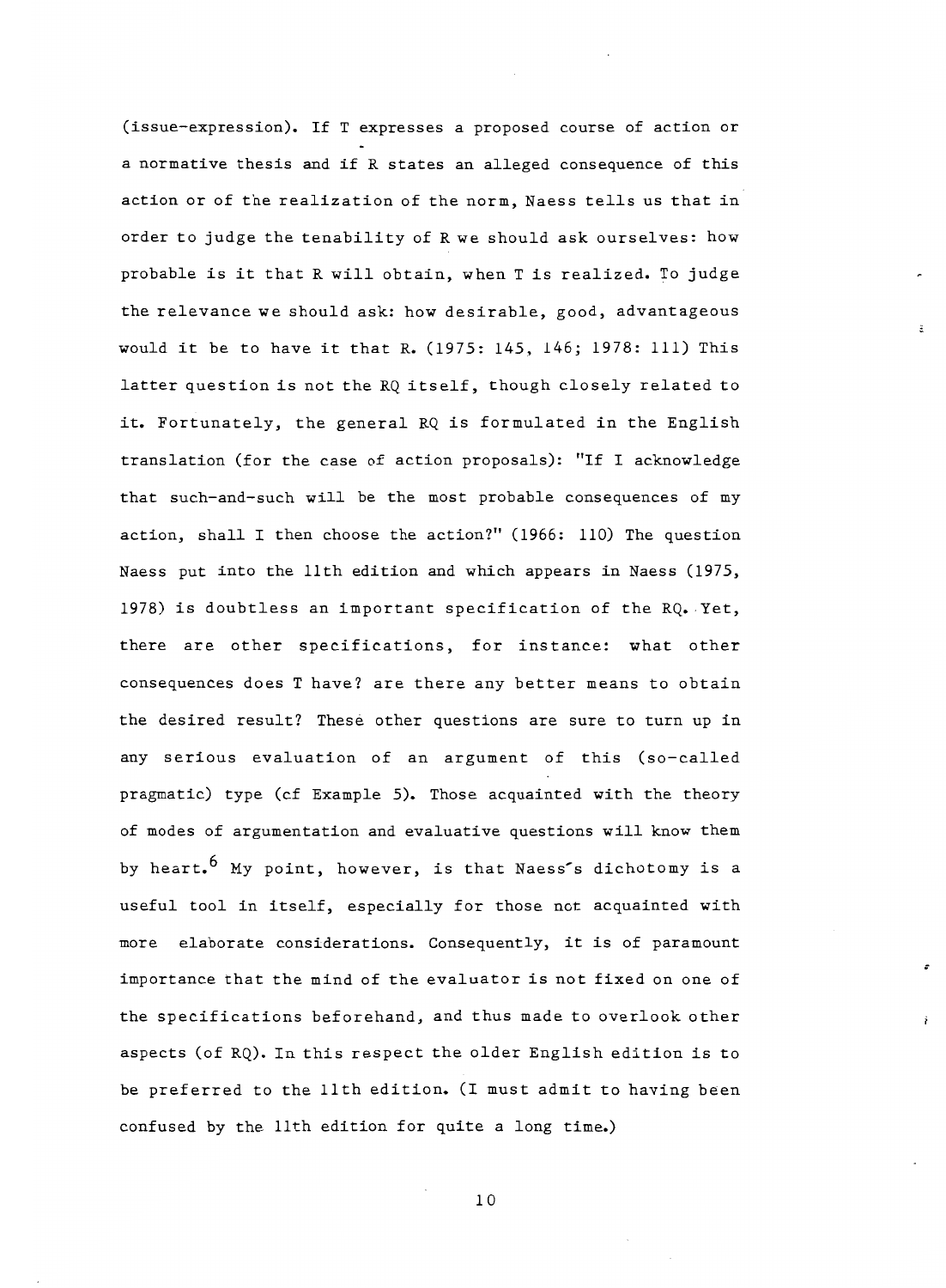To end this section I note that in the whole process of evaluating a given piece of argumentation, the dichotomy is applicable on the level of single argumentative steps only. There are other, more global, aspects of evaluation that are outside the scope of this paper (such as the consistency of various strains in a multiple argument).

#### 2. Second order reasons and objections

#### 2.1. Production

For each reason R adduced in support of T, the (specifications of the) TQ may be used to think of some second order reasons (objections) to support (rebut) R and hence, indirectly, T. Similarly, the RQ leads to second order reasons and objections pertaining to R T. Thus there are, according to Naess's dichotomy, two classes of second order reasons backing up a given first order reason R: those that are concerned with the tenability of R, and those that are concerned with its relevance. Naess (1975, 1978) uses labels like "tenability-argument" and "relevance argument". In the following example I shall write RX for a reason adduced in support of X and OX for an objection to X.

Example 1: (continued)

 $R_1R$ : Mary put sugar into the coffee.  $R_2R$ : Mary saw someone putting sugar into the coffee. OR: The bowl of sugar was replaced by a bowl of salt.  $O(R \rightarrow T)$ : There is gasoline in the coffee.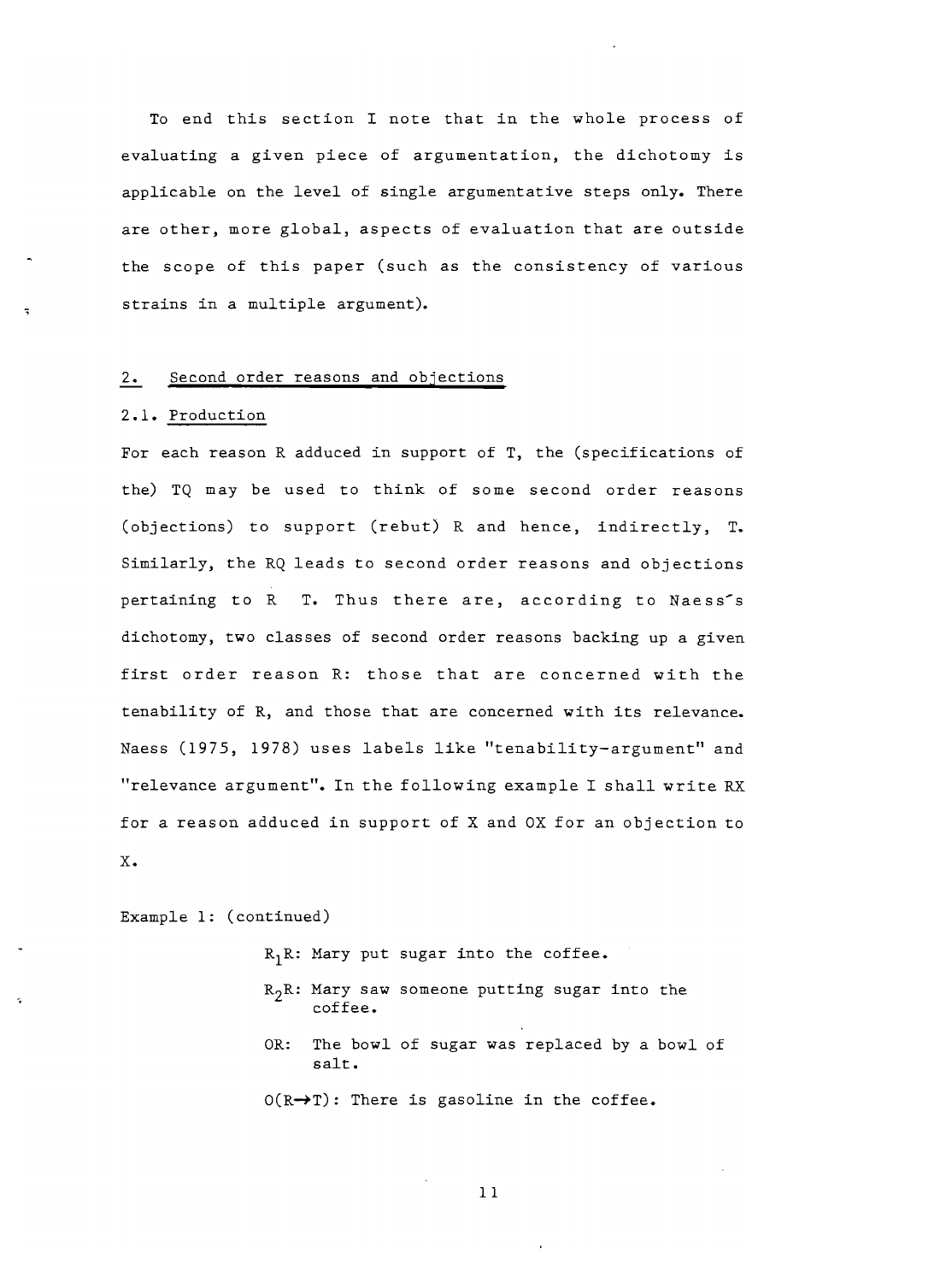Example 2: (continued)

RR: Mary appeared to enjoy it, and she would never make us believe she did, if she didn<sup>t</sup>.  $R(R\rightarrow T)$ : Mary abhors unsweetened coffee.  $O(R \rightarrow T)$ : There is a box of saccharine on the table.

The task of evaluating a given argument and the task of producing higher order reasons and objections that pertain to it are two sides of the same coin: the higher order reasons and objections are possible answers to critical or evaluative questions. Again, a refined classification of evaluative questions leads to a more refined system. However, for the same reasons as those advanced in section 1, the dichotomy remains a useful tool in the production of second order reasons and objections.

#### 2.2 Recognition

Can we use Naess's dichotomy to classify given second order objections and reasons, i.e., split them up in those pertaining to the tenability and those pertaining to the relevance of some first order reason (or objection)? When it is "given" that the objections and reasons are second order ones, we can usually apply the dichotomy, but when this is not given, we have to find out. This is not very troublesome in the case of (second order) objections: they are readily recognized as such. It is however often impossible in the case of reasons, and here the dichotomy is of little help. To be more precise, each statement that is potentially a second order reason of relevance, i.e., a reason backing up the relevance of some first order reason (or objection) can equally be considered to function as a first order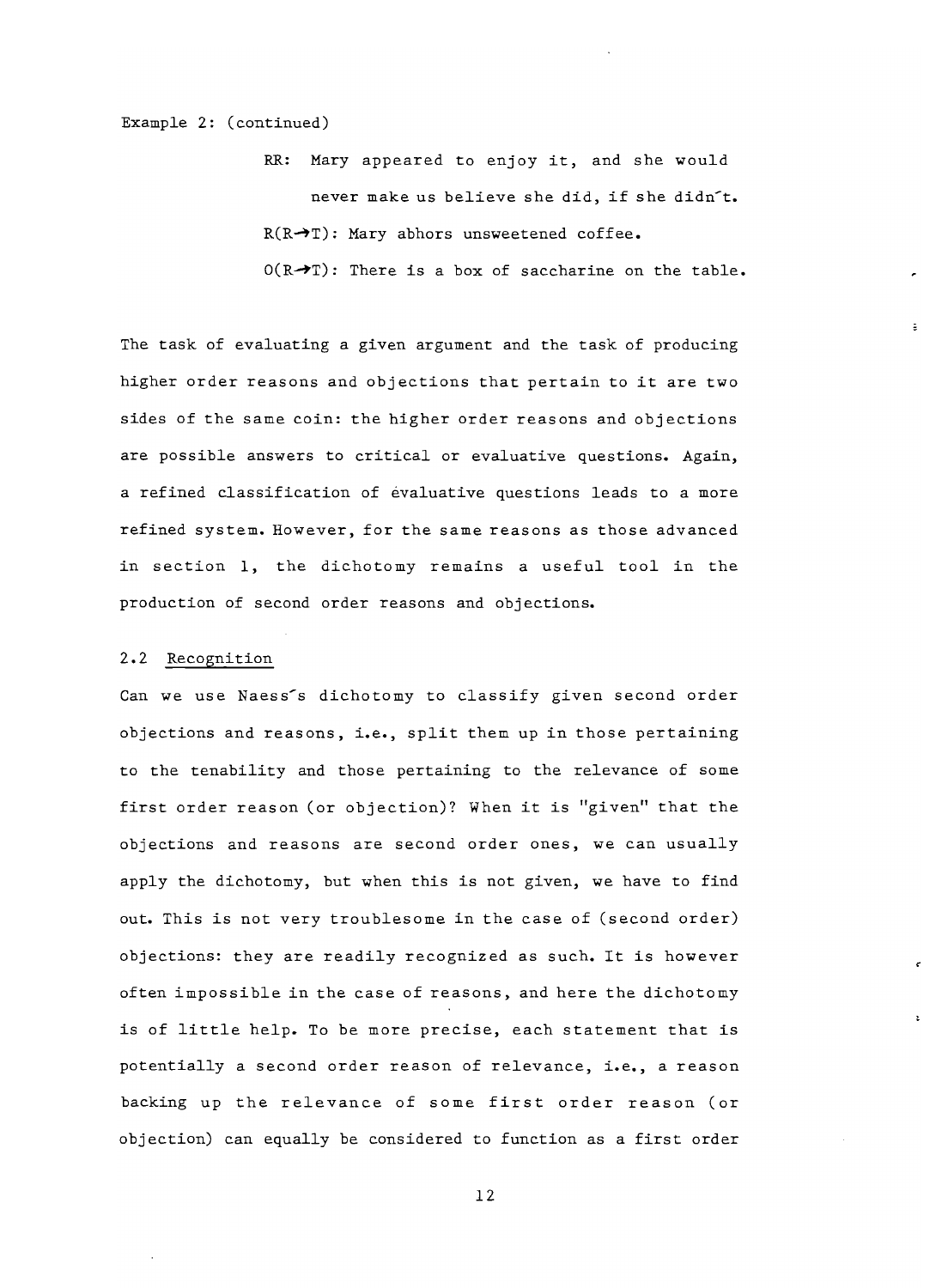reason (objection) itself.

Example 7: This coffee will taste sweet (T), for someone put sugar into it (R) and there is no gasoline in the coffee (X).

### First analysis

X is a second order reason (of relevance)

$$
\begin{array}{c}\n \uparrow \\
R \\
\uparrow \\
X = R(R \rightarrow T)\n \end{array}
$$

or, introducing an innocuous unexpressed premise (here put inside brackets):

T



#### Second analysis



We conclude that there are many ways to analyse even a simple argument as in Example 7. The choice among them may be governed by reasons of simplicity, convenience, etc. It is up to the evaluator to decide which (if any) unexpressed premises to put in ,and whether to confer the status of second order reason of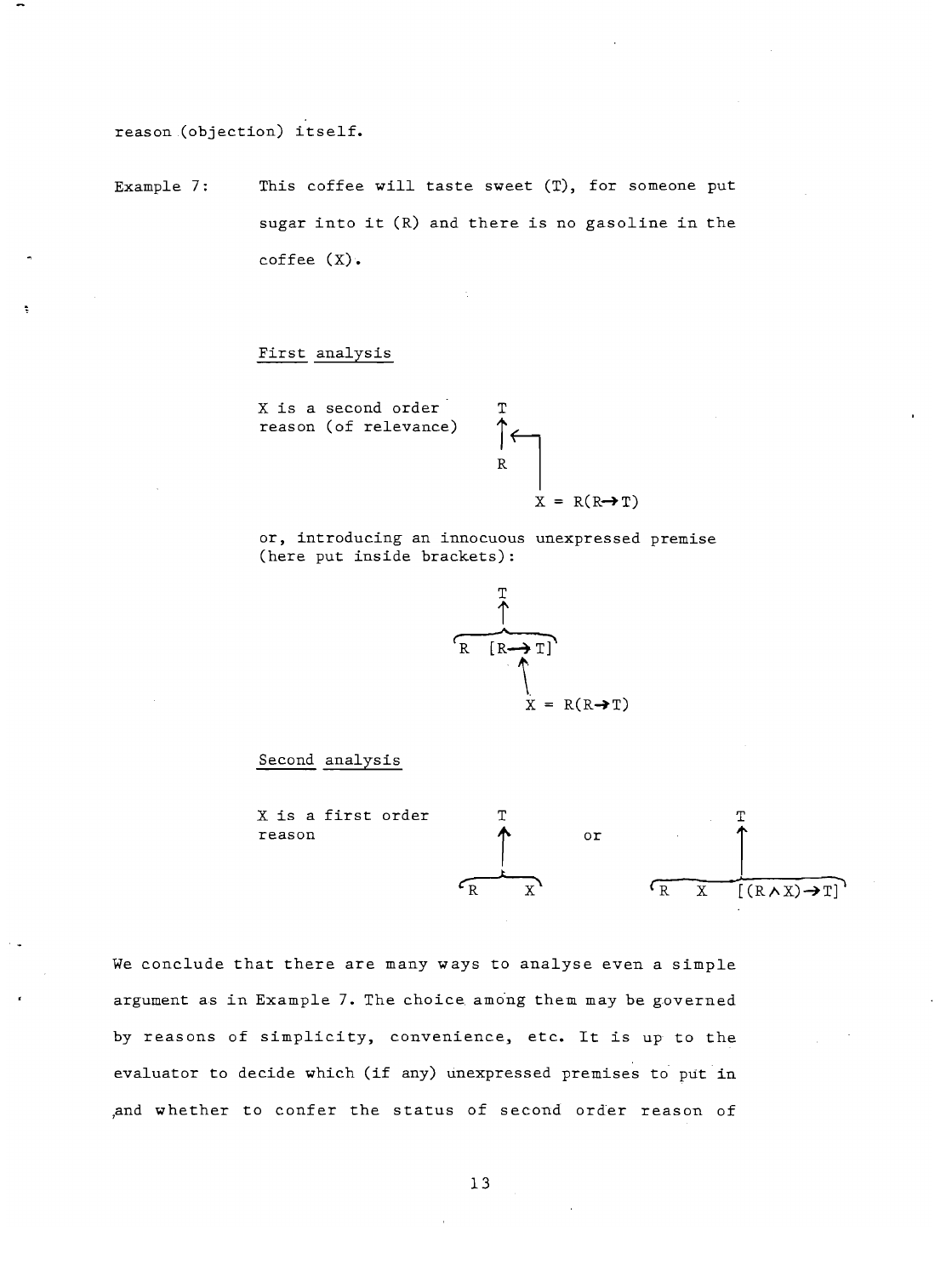relevance upon any statement.

## 3. Formal discussion

A formal discussion is a debate, between two parties, according to the rules of some system of formal dialectics.  $7$  One party, the Proponent (p), has a thesis to defend, the other party, the Opponent(O), has a critical role: it opposes P's thesis and has presumably made some concessions, but it has no thesis to defend. It is not  $0'$ s task to defend the concessions it made - at least not in the same strong sense as when we say that P has an obligation to defend its thesis  $-$  yet  $0$  is answerable for its concessions: P may ask questions on account of them and thus force 0 into more concessions. All these moves are to be thought of as executed according to rigorous (formal) rules of some dialectic system. After having extracted a sufficient number of concessions from 0, P will, in most cases, proceed to defend its thesis (T) by means of some other statement: a protective defense-statement (pT). The discussion then continues with pT as its thesis. A complete discussion consists of many such "local" discussions each with its own local thesis. Clearly pT is to be regarded as a first order supporting reason for T. Can we now apply Naess's dichotomy in formal dialectics to the effect that we may distinguish two possible reactions for 0? That is, are there two types of critical reaction, one pertaining to pT itself (tenability) and the other to the proof-potential of pT relative to T (relevance)?

The answer is: no. In current systems of formal dialectics 0 can only attack pT itself (that move is even forced upon 0). So 0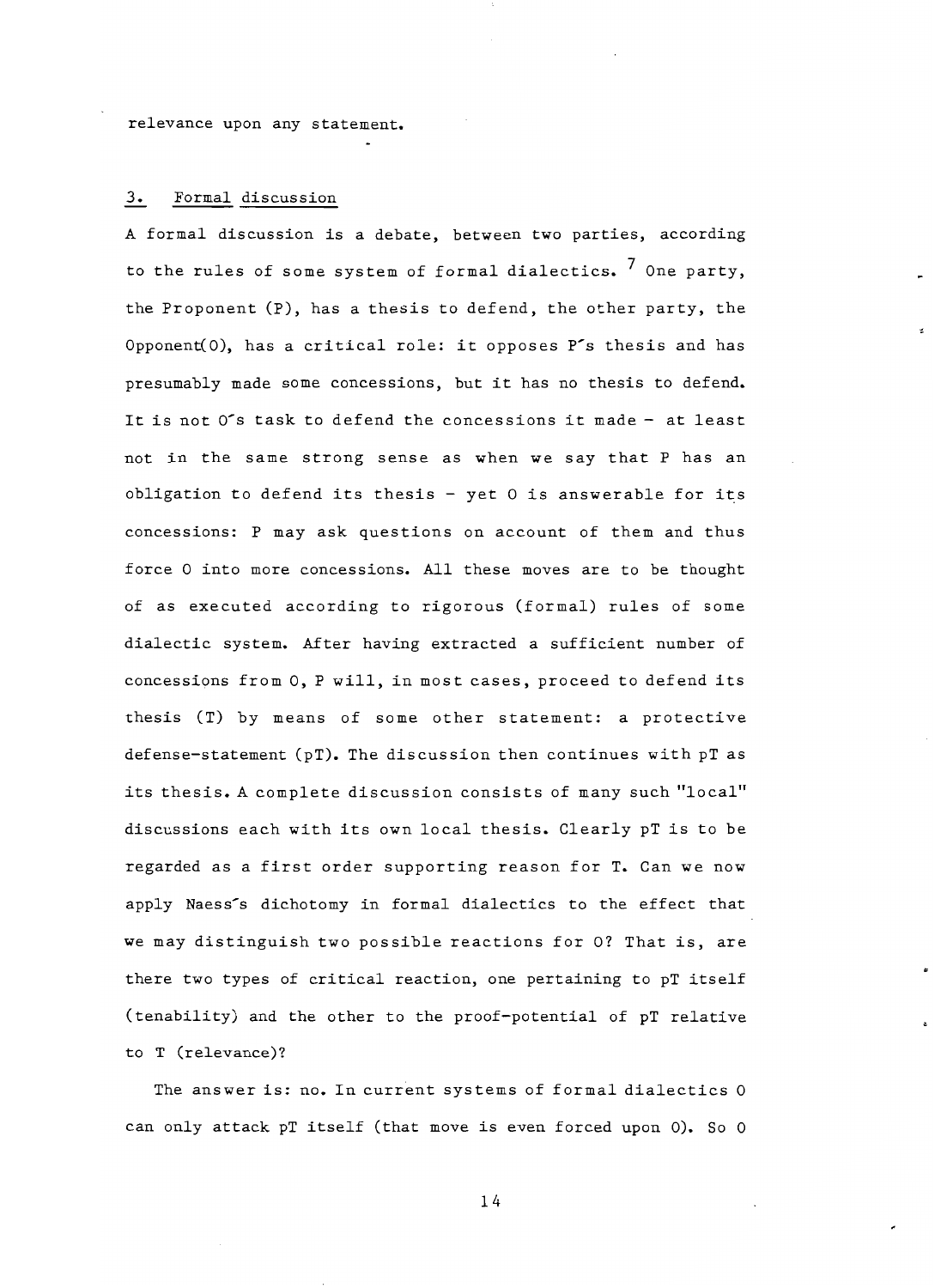can question the tenability of the defense but there is no admissible move in the dialogue so that 0 can express doubt as to the question of its relevance. This should not be taken as a flaw of these systems: the relevance is taken care of by the rules of the system, i.e., if P's move were not relevant it would not be a move at all according to the system. The rules that prescribe the form of pT, given T, are of a syntactic character. For instance if T =  $T_1VT_2$  then pT must be either  $T_1$ , or  $T_2$ . In that way irrelevant moves are excluded, whereas untenable moves are not.

In formal discussions nothing syntactically new can ever appear, each statement made in the discussion being of a form that can be predicted from the statements in the initial conflict (subformula property). Let us amend this feature - and thus make dialectic systems more "realistic" - that is, let us change the rules and allow the Proponent to come up with any statement R in support of **T.** (Some other rules must be amended to prevent P from abusing this right and protracting the discussion.) In these amended systems Naess's dichotomy applies, or the rules should be such as to make it apply: 0 should be given the opportunity to chose between two possible courses of action (not necessarily exclusive): either to criticize R in its own right (tenability criticism) or to criticize R as a reason for T (relevance criticism). Whoever thinks that this is a reasonable condition to put on dialectic systems, agrees to the following norm:

FD NI Whenever the Proponent protectively defends its thesis T by means of a statement R (not equal to pT), the Opponent should be allowed the options of attacking R (tenability criticism) and of criticizing the relevance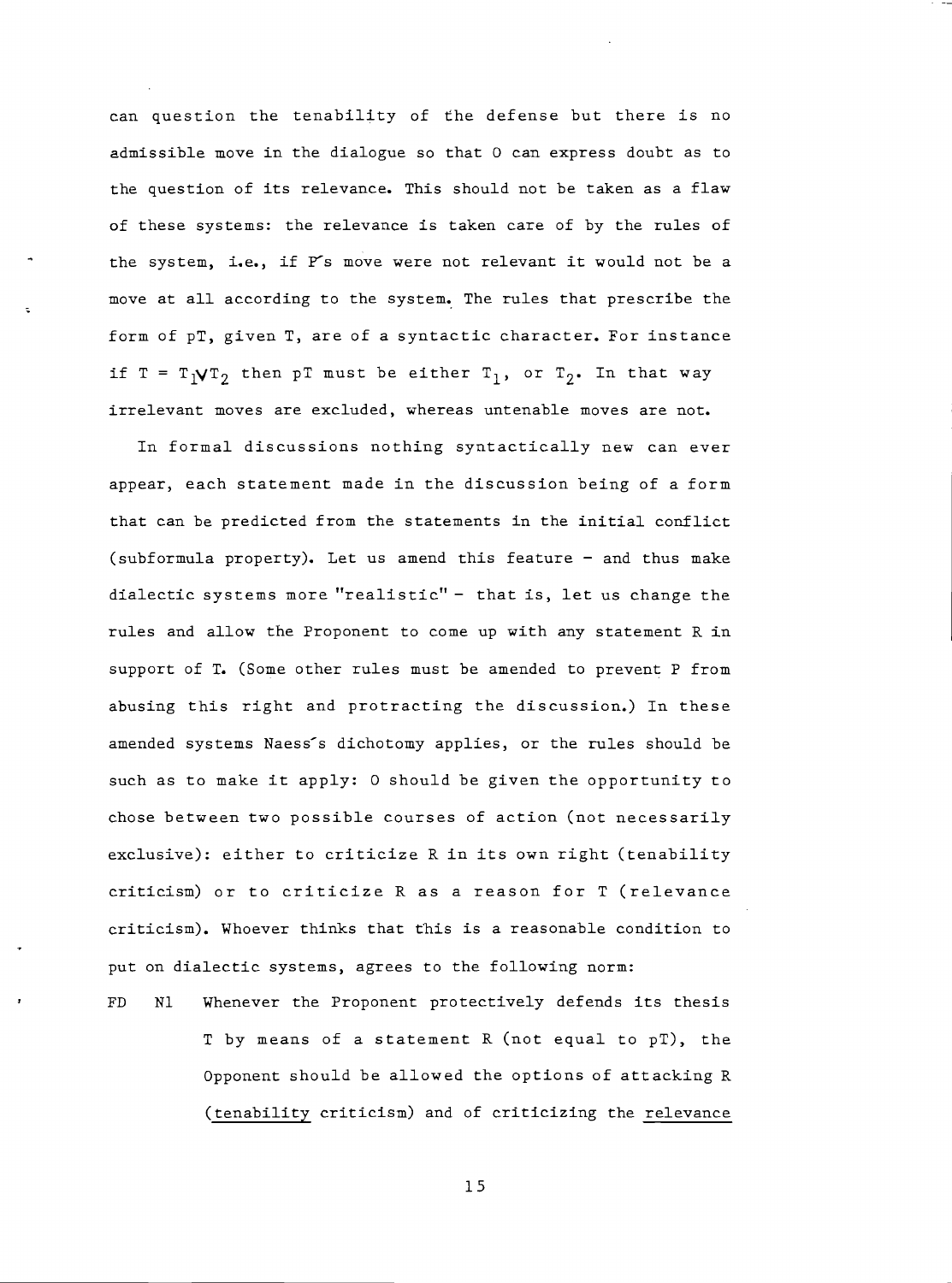of R to T.

To implement the last option, I propose the following rule:

FD N2 Whenever the Opponent criticizes the relevance of R to T, it concedes R; P should then proceed with the defense of T. (Unless R occurs in the context of an "attack" on a concession, in which case other rules apply. )

According to this rule, if 0 questions the relevance of R to T, it brings about a dialogue situation equal to the one that would have obtained if R T had been the thesis. In terms of dialogue tableaux one may picture the two possibilities thus:

| 0                              |                              | P              |                                             |
|--------------------------------|------------------------------|----------------|---------------------------------------------|
| aT                             |                              | T<br>[dT]<br>R |                                             |
| option l<br>(tenability)<br>aR | option 2<br>(relevance)<br>R | [dR]           | (P proceeds<br>with the<br>defense of $T$ ) |

Another way to view these steps is that P asks 0 whether it is willing to concede R. If 0 is willing to do so the discussion centers upon the relevance of R to the thesis T. If 0 is not willing to do so, 0 must attack R and P is to defend it.

With suitable adaptations of the other rules of formal dialectics, systems incorporating FD NI and FD N2 are perfectly viable. Elsewhere I noted that from the point of strategy the new rights make no difference for P: if P had a winning strategy in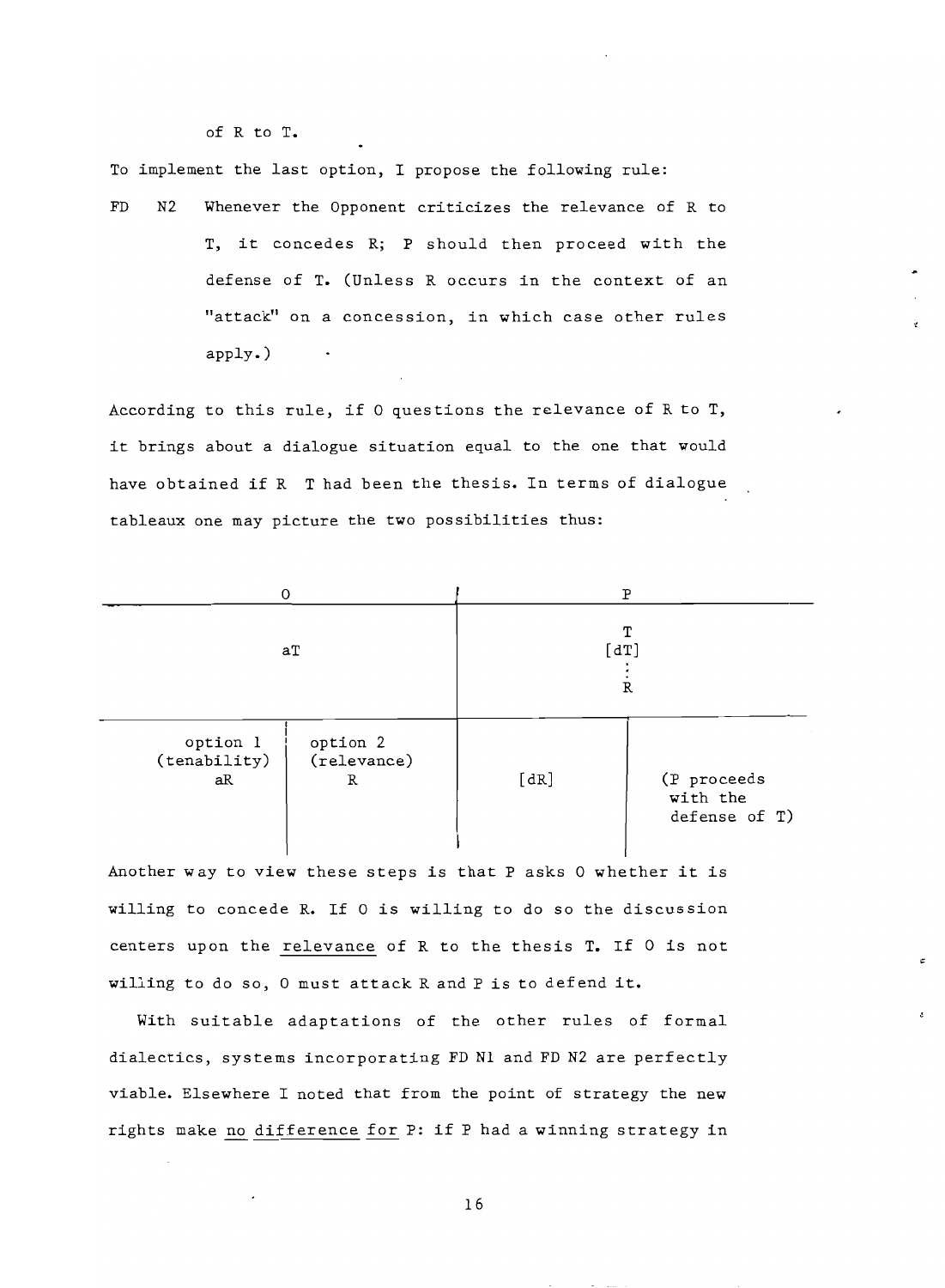the new system it has one in the corresponding old system too.<sup>8</sup>

l

<sup>A</sup>final remark: there is one type of move by P where 0 can already exert both types of criticism in the old system. I mean the statement U by P in the context of a formal attack on a concession  $U$  V.  $U$  is, again, to be considered as a reason in support of T. 0 can react in two ways either by attacking <sup>U</sup> (tenability criticism) or by conceding V (relevance criticism).

#### Notes

- 1. Ch. V of Naess (1966), a translation of some edition of the Norwegian textbook En del elementaere logiske emner. I have also made use of the German (1975) and Dutch (1978) translation of the 11th Norwegian edition, 1975/76.
- 2. In Naess (1966) the word "argument" is used to cover both reasons and objections. I shall, however, not adopt this use of the term. Rather, I shall use this term for a piece of reasoning that contains at least one thesis and at least one reason or objection pertaining to it.
- 3. For these and many other modes of argument cf. Schellens (1985), where evaluative questioning is treated in detail.
- 4. The argument is extracted from an article, in a Dutch newspaper, by R.S.P. Beekes, professor of Indo-european languages (1986).
- 5. The same situation occurs in Naess's example 2 (1966: 111). 6. Cf. Schellens (1985).
- 7. For a short introduction to formal dialectics, see Krabbe (1985a), section 21. For a thorough account see Barth and Krabbe (1982).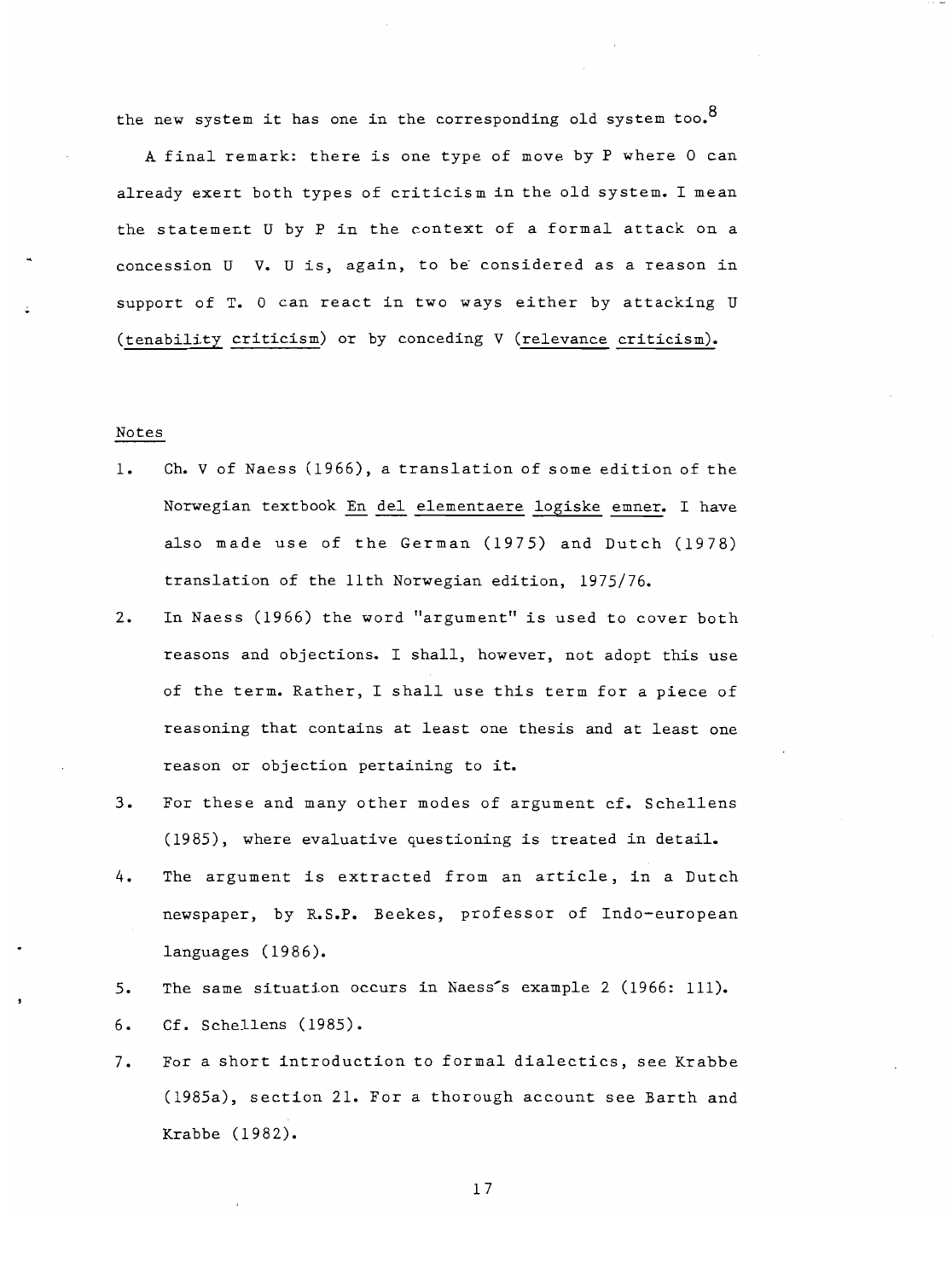8. Krabbe (1985b).

#### References

- Barth, E.M. & E.C.W. Krabbe (1982). From Axiom to Dialogue. A Philosophical study of Logics and Argumentation, Berlin and New York (Walter de Gruyter).
- Beekes, R.S.P. (1986). Wat Marzolla beweert is onzin, NRC Handelsblad, Thursday, March 13th.
- Krabbe, E.C.W. (1985a). Noncumulative dialectical models and formal dialectics, Journal of Philosophical Logic 14, 129-168.
- Krabbe, E.C.W. (1985b). Argumentatie in formele discussies. In W.K.B. Koning, ed., Taalbeheersing in theorie en praktijk. Lezingen van het VIOT-taalbeheersingscongres gehouden op 28, 29 en 30 augustus 1984 aan de Katholieke Hogeschool te Tilburg, Dordrecht, etc. (Foris), pp. 120-128.
- Naess, A. (1966). Communication and Argument. Elements of Applied Semantics, Oslo (Universitetsforlaget) and London (Allen & Unwin). Translated by A. Hannay from the Norwegian: En del elementaere logiske emner, Oslo (1947, etc.).
- Naess, A. (1975). Kommunikation und Argumentation. Eine Einfuhrung in die angewandte Semantik, Kronberg/TS. (Scriptor Verlag). Translated by A. von Stechow from the Norwegian: En del elementaere logiske emner, 11th ed., Oslo, etc. (Universitetsforlaget), 1975.
- Naess, A. (1978). Elementaire argumentatieleer. Met een inleiding in de filosofie van Naess door E.M. Barth. Translated by S. Ubbink from the Norwegian: En del elementaere logiske emner,